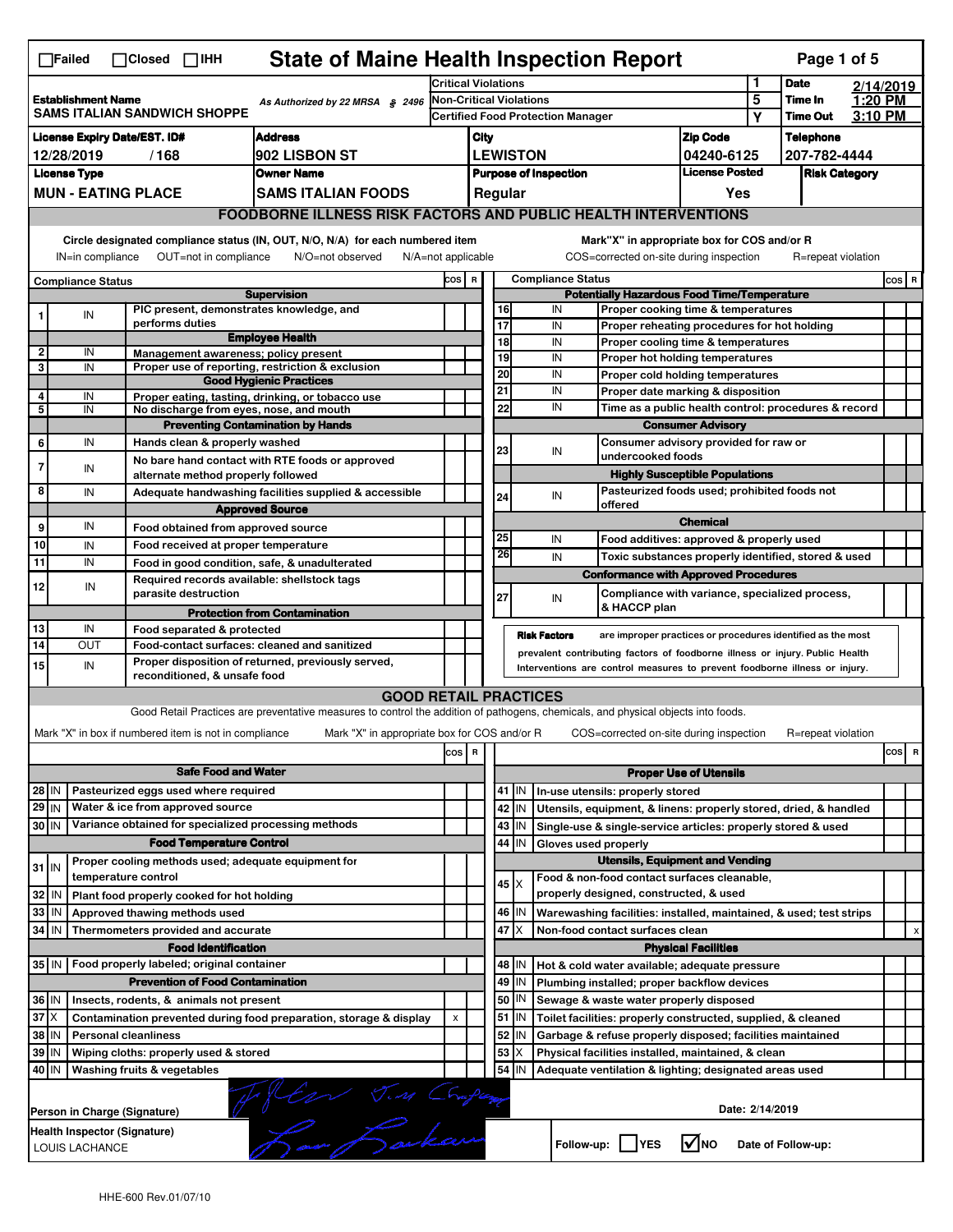|                                                    | <b>State of Maine Health Inspection Report</b> |                      |  |                                 |                   | Page 2 of 5 |                        |                                  |
|----------------------------------------------------|------------------------------------------------|----------------------|--|---------------------------------|-------------------|-------------|------------------------|----------------------------------|
| <b>Establishment Name</b>                          |                                                |                      |  | As Authorized by 22 MRSA        | 2/14/2019<br>Date |             |                        |                                  |
| <b>SAMS ITALIAN SANDWICH SHOPPE</b>                |                                                |                      |  |                                 |                   |             |                        |                                  |
| License Expiry Date/EST. ID#<br>12/28/2019<br>/168 | <b>Address</b><br>902 LISBON ST                |                      |  | City / State<br><b>LEWISTON</b> | /ME               |             | Zip Code<br>04240-6125 | <b>Telephone</b><br>207-782-4444 |
|                                                    |                                                |                      |  | <b>Temperature Observations</b> |                   |             |                        |                                  |
| Location                                           | <b>Temperature</b>                             |                      |  |                                 | <b>Notes</b>      |             |                        |                                  |
| Chicken cutlet                                     | $40*$                                          | Pasta cooler         |  |                                 |                   |             |                        |                                  |
| Beef chili                                         | 180*                                           | Hot holding          |  |                                 |                   |             |                        |                                  |
| Cooked ground beef                                 | $39*$                                          | Pizza station cooler |  |                                 |                   |             |                        |                                  |
| Water                                              | 156*                                           | Handwash sink        |  |                                 |                   |             |                        |                                  |
| Tuna salad                                         | $40*$                                          | Sandwich cooler unit |  |                                 |                   |             |                        |                                  |

| Meatball                  | $171*$       | Hot holding                |
|---------------------------|--------------|----------------------------|
| Roast beef                | $37*$        | Walk in cooler             |
| Pizza                     | $188*$       | Boxed for service          |
| Marinara                  | $164*$       | Hot holding                |
| Sliced ham                | $42*$        | Sandwich cooler unit (top) |
| Chlorine sanitizer bucket | 50 ppm       |                            |
| Cooked spaghetti          | $38^{\star}$ | Pasta cooler               |

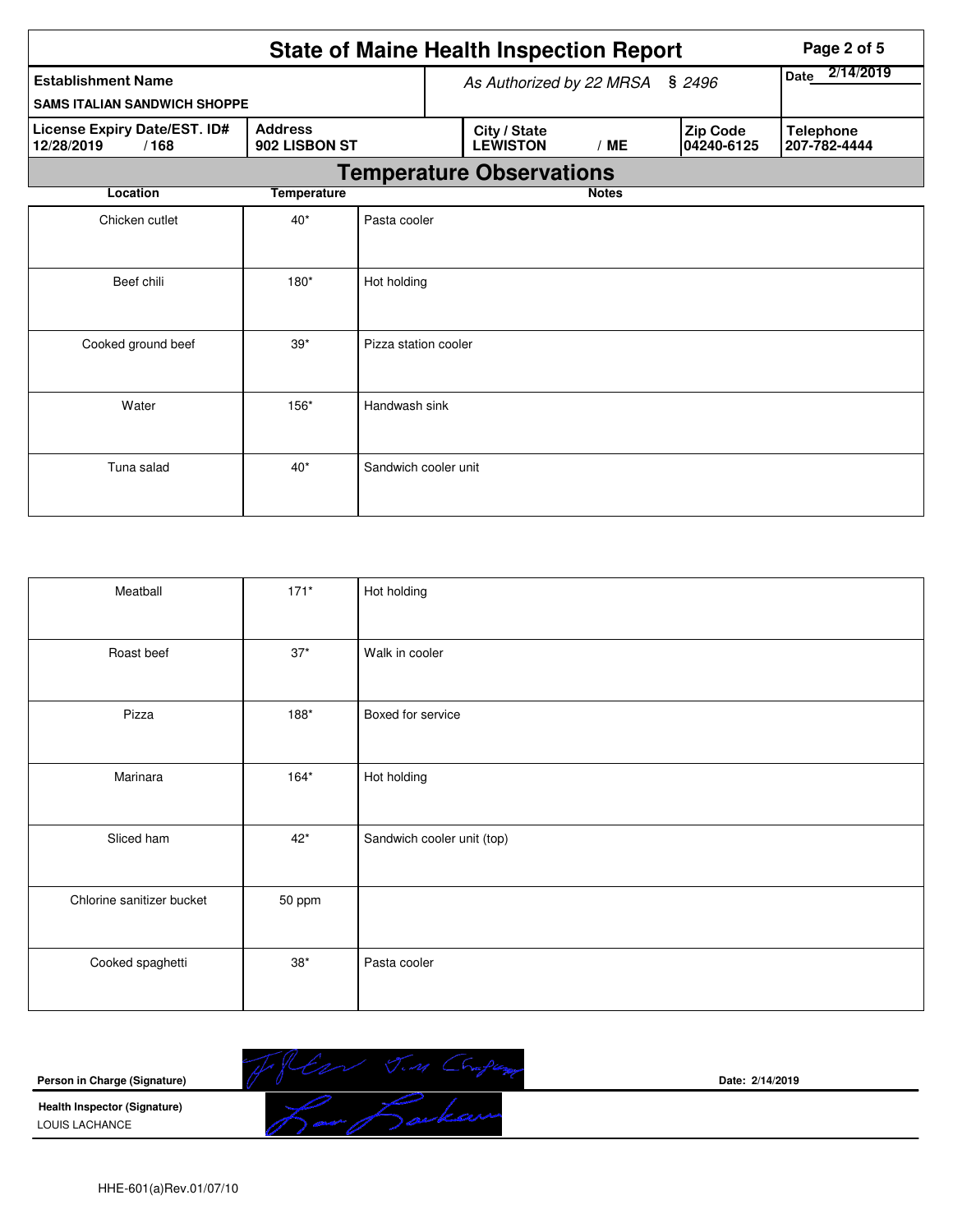| <b>State of Maine Health Inspection Report</b>                                                                                                     |                                                                                                                                                                                                                                                               |                                                                                                                                                   |                                            |    |                               |  | Page 3 of 5 |  |
|----------------------------------------------------------------------------------------------------------------------------------------------------|---------------------------------------------------------------------------------------------------------------------------------------------------------------------------------------------------------------------------------------------------------------|---------------------------------------------------------------------------------------------------------------------------------------------------|--------------------------------------------|----|-------------------------------|--|-------------|--|
| <b>Establishment Name</b>                                                                                                                          | 2/14/2019<br>Date                                                                                                                                                                                                                                             |                                                                                                                                                   |                                            |    |                               |  |             |  |
| <b>SAMS ITALIAN SANDWICH SHOPPE</b>                                                                                                                |                                                                                                                                                                                                                                                               |                                                                                                                                                   |                                            |    |                               |  |             |  |
| License Expiry Date/EST. ID#<br>12/28/2019                                                                                                         | /168                                                                                                                                                                                                                                                          | <b>Address</b><br>902 LISBON ST                                                                                                                   | City / State<br><b>LEWISTON</b>            | ME | <b>Zip Code</b><br>04240-6125 |  |             |  |
|                                                                                                                                                    |                                                                                                                                                                                                                                                               |                                                                                                                                                   | <b>Observations and Corrective Actions</b> |    |                               |  |             |  |
| Violations cited in this report must be corrected within the time frames below, or as stated in sections<br>8-405.11 and 8-406.11 of the Food Code |                                                                                                                                                                                                                                                               |                                                                                                                                                   |                                            |    |                               |  |             |  |
|                                                                                                                                                    | 14: 4-601.11.(A): C: Equipment food-contact surfaces and utensils are not clean to sight and touch.                                                                                                                                                           |                                                                                                                                                   |                                            |    |                               |  |             |  |
|                                                                                                                                                    | INSPECTOR NOTES: Can opener blade has an accumilation of old food reminants. Clean after each use. Pizza pans have a grease build up that can<br>easily be chipped or flaked causing a physical contaminant. Scrub pizza pans thoroughly to remove particles. |                                                                                                                                                   |                                            |    |                               |  |             |  |
|                                                                                                                                                    |                                                                                                                                                                                                                                                               | 37: 3-305.11: N: Food not protected from contamination during storage.                                                                            |                                            |    |                               |  |             |  |
| *COS                                                                                                                                               |                                                                                                                                                                                                                                                               | INSPECTOR NOTES: Uncovered cut green peppers exposed to dirty shelving in walk in cooler. Cover all prepared items to protect from contamination. |                                            |    |                               |  |             |  |

45: 4-101.19: N: Nonfood contact surfaces of equipment that requires frequent cleaning not constructed of a corrosion-resistant, nonabsorbent, and smooth material.

INSPECTOR NOTES: Cardboard used on shelving in walk in cooler. Shelf near pizza station made of particle board damaged and uncleanable. Remove cardboard and replace shelving.

45: 4-501.11: N: Equipment in disrepair.

INSPECTOR NOTES: Ice machine door broken. Replace. Multiple door gaskets are ripped and/or not sealed properly. Replace all distressed door gaskets to coolers.

47: 4-602.13: N: Non-food contact surfaces are not cleaned at a frequency necessary to preclude accumulation of soil residues.

INSPECTOR NOTES: \*\*REPEAT\*\* Shelving in walk in cooler and many legs of equipment are dirty. Clean more often and thoroughly.

53: 6-501.12: N: The physical facilities are not clean.

INSPECTOR NOTES: Floors below, behind equipment are dirty. Restroom floors and coving dirty.



**Date: 2/14/2019**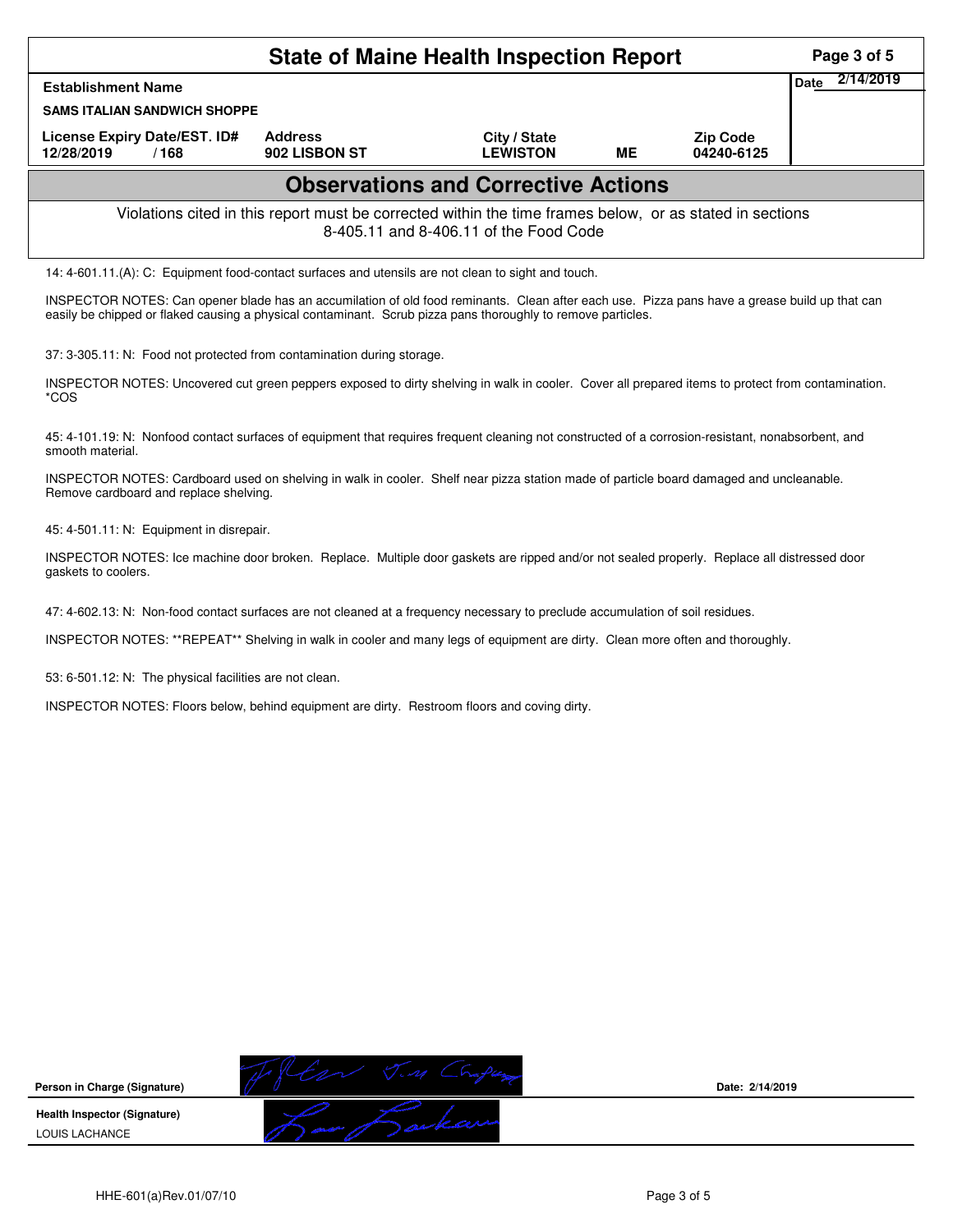|                                                                                                                                | Page 4 of 5                     |                                 |    |                               |                          |
|--------------------------------------------------------------------------------------------------------------------------------|---------------------------------|---------------------------------|----|-------------------------------|--------------------------|
| <b>Establishment Name</b>                                                                                                      |                                 |                                 |    |                               | 2/14/2019<br><b>Date</b> |
| <b>SAMS ITALIAN SANDWICH SHOPPE</b>                                                                                            |                                 |                                 |    |                               |                          |
| License Expiry Date/EST. ID#<br>12/28/2019<br>/168                                                                             | <b>Address</b><br>902 LISBON ST | City / State<br><b>LEWISTON</b> | ME | <b>Zip Code</b><br>04240-6125 |                          |
|                                                                                                                                |                                 | <b>Inspection Notes</b>         |    |                               |                          |
| **This report is an identical report conducted on 2/14/19. The following corrections were made and this inspection report will |                                 |                                 |    |                               |                          |

ucted on 2/14/19. The following corrections were made and this inspection report will replace origional.

\*\*4-501.11 is not a repeat violation

\*\*6-501.12 is not a repeat violation

3 bay sink for warewashing will be required to install if a change of ownership occurs.

Certified Food Protection Manager: James Chapman exp. 2/6/22

Unless directed otherwise, all Eating Establishments are required to submit a copy of their Certified Food Protection Manager (CFPM) certificate. A CFPM must be hired at the time of a new eating establishment opening or within 60 days of when a CFPM leaves employment. For a list of CFPM courses and trainers go to

http://www.maine.gov/healthinspection/training.htm

Please provide a copy of this certification(s) to Carol Gott, Health Inspection Program, 286 Water St. 3rd Floor, Augusta, ME 04333, carol.gott@maine.gov or faxing to 207-287-3165.

Please include the name of your establishment and the establishment ID# with your certification(s).

Employee Health Policy:

The Health Inspection Program has implemented an educational public health initiative on Employee Health on March 1, 2017. The policy handouts will be provided to you by your inspector and reviewed during inspection for compliance. They are also available on the Program's website: http://www.maine.gov/healthinspection

2013 Maine Food Code Adoption:

The Maine Food Code was adopted in October of 2013. Please refer to our website for a copy,

http://www.maine.gov/healthinspection. Following are a few of the major changes: \* No Bare Hand Contact with Ready-To-Eat Food. \* Establishments must have clean-up procedures for employees to follow following vomiting and diarrheal events. \* Date marking of Ready-to-eat potentially hazardous foods.

Violation Correction Timeframe:

Critical violations should be corrected on site, but in any event, within 10 days. The licensee must contact Louis Lachance when the critical violation has been addressed at 207-513-3125 extension 3224 or at llachance@lewistonmaine.gov. Non-critical violations must be corrected within 30 days. Failure to satisfactorily correct these violations before the follow-up inspection may result in enforcement proceedings by the Department to include fines and penalties. License renewals can be denied if violations are not corrected within the noted timeframes.

C= Critical violation and NC= Non-critical violation:

"Critical violation" means a provision of the Food Code that, if in non-compliance, is more likely than other violations to contribute to food contamination, illness or environmental health hazard.

Additional Inspection Fee:

License fees provide for two inspections per year. When additional inspections are required, the Department may charge an additional \$100 fee to cover the costs of each additional inspection or visit.